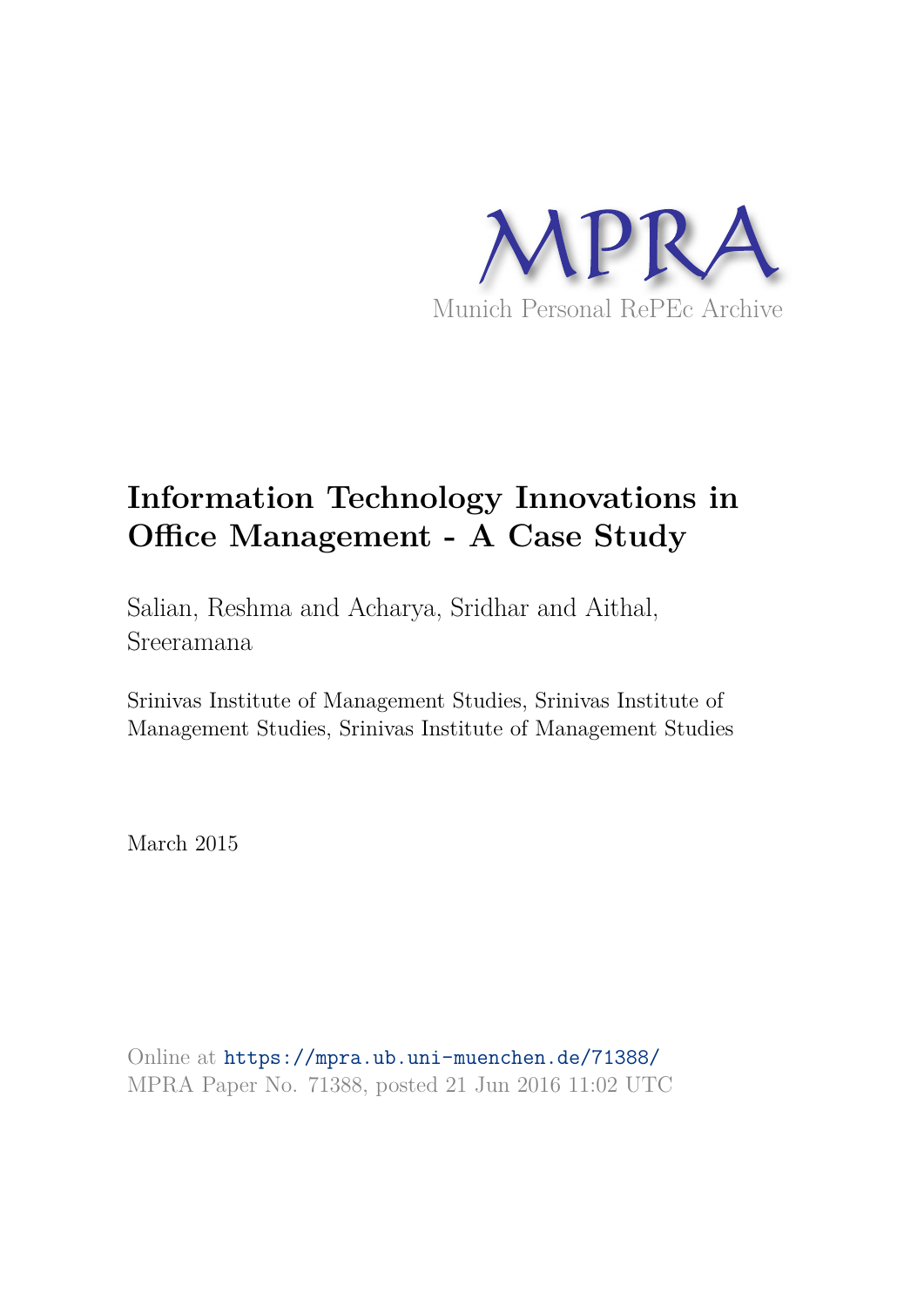# **Information Technology Innovations in Office Management - A Case study of SIMS**

Reshma

Office Administration Division Srinivas Institute of Management Studies, Pandeshwar, Mangalore – 575 001, India Email : reshmabsalian@gmail.com

P. Sridhar Acharya Srinivas Institute of Management Studies, Pandeshwar Mangalore – 575 001, India E-mail : sridharaacharya@gmail.com

P. S. Aithal Srinivas Institute of Management Studies, Pandeshwar Mangalore – 575 001, India E-mail : psaithal@gmail.com

#### **ABSTRACT**

Paperless automated management system is the current trend in the market. The office which deals with the administration of the college has several responsibilities like student admission, document collection and verification, fee collections in various streams like admission, examination, attendance report, internal assessment report, general notices etc. Till now our office management system was implementing all the above services using paper based and man power. Recently we have developed software called Information Management System for the office management which automates all the services of the office management system. This paper presents the implementation of IMS for the office management system which include automated monthly attendance report, automated internal assessment marks, information about the students and their parents, information about the various types of fee collected from the students, study materials submitted by the staff members. It also supports college functions by providing time to time information about the performance of the students to their parents using sms and e-mail facility, salary calculations, salary report generation of the staff members etc. This paper also highlights the development of the software using open-source with server side implementations.

**Keywords:** Computer software, Management Information System, IMS, salary report, Office management system, Student Information system.

#### **I. INTRODUCTION**

An organization can function successfully when the core objective of the organization for which it is existing is properly functioning and the effective administration to support the core objective of the same. An education system should have both good teaching staff with all the infrastructural facility and an effective administration department. The responsibilities of the administration department start from student admission to examination, result and alumni activities. The major responsibilities include student admission, marks card verification, assigning the register number to the students, fee collection, monthly attendance,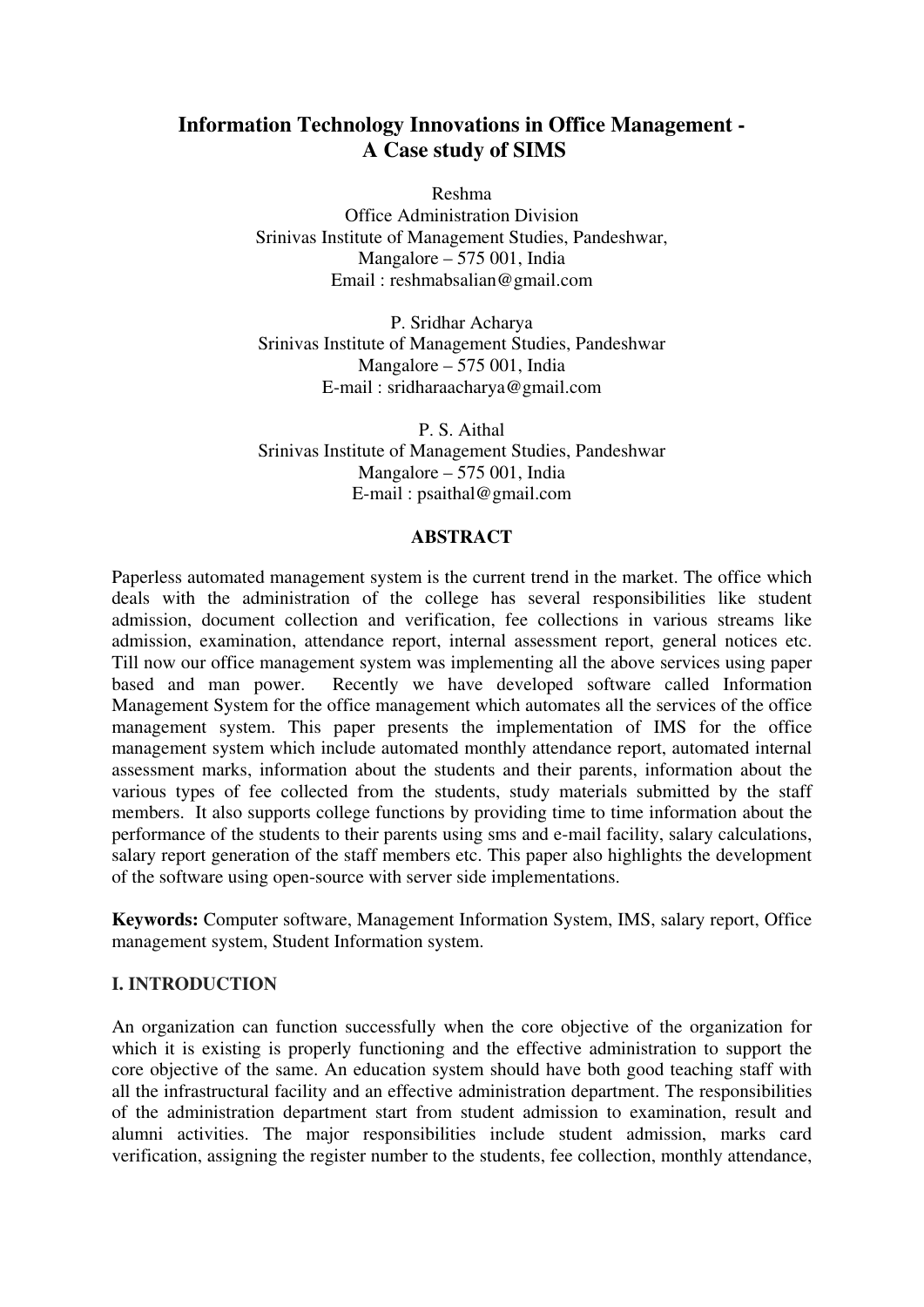internal exam marks report, internal assessment, various examination related activities, teaching and non teaching staff management, leave management, salary management etc.

The office management system is functioning in many educational institutions manually with files, ledgers using a huge amount of human resource. This system being the old traditional system has a lot of drawbacks. The efficiency in the administration is very poor. The best practice in the office administration is the implementation of software based Office Automation System [1-8].

This paper contains the information about the best practices followed in the office of Srinivas Institute of Management Studies (SIMS), Pandeshwar, Mangalore using the software developed by the computer science department of the college with the help of an open source platform. Supporting functions like Pay Roll and Leave, Attendance, Teaching, Administration, Support service conditions, updating of Informing the Attendance and Internal Marks, Discipline, Scholarship, Certificate courses, arranging Industrial visits, Project work, Providing Transport facilities, Block Placement, Summer placement, project work to the students are practiced using indigenous developed office automation system.

## **II. ABOUT SIMS**

Srinivas Institute of Management Studies is well known for imparting value based education in various disciplines. Situated at Pandeshwar, Mangalore, the college runs three post graduate (PG) courses namely MBA, MSW & MCA and three under graduate (UG) courses BCA, BBM & B.Com. To have track of the immense work related with these six courses, the college uses office automation and many innovative techniques in its office. The college wishes to adopt various teaching & learning methods in its day-to-day process.

# **III. INNOVATIONS AT SIMS OFFICE**

The college office has introduced several innovations which have helped to create a positive impact on the services provided by the office for its stakeholders. One of the major implimentation is the software based service. The role of Software is to help the management and office staff to manage day to day operations very smoothly. This latest proposed system makes the entire office work computerized thus increasing the efficiency of work and reducing the need of manpower. At the same time it also helps the office staff and faculties to manage the daily operations easily and smoothly. Various modules are used for fulfilling the diverse needs of the office works faster. The workflow structure of SIMS office is shown in figure 1. Following Innovations have been introduced by SIMS office in the college during last 4 years :

#### **(1) Sending student Information to the parents**

Updating students attendance and Internal marks is done monthly and informed to their Parents via short message service (SMS) and E- Mail service. For this purpose, the mobile phone numbers and e-mail ids of the parents/guardians are collected at the time of admission and stored in the database.

#### **(2) Communication through Email**

General information like college reopening dates, Exam details, Fee details, Choice based program details etc. are sent to the students through E-mail.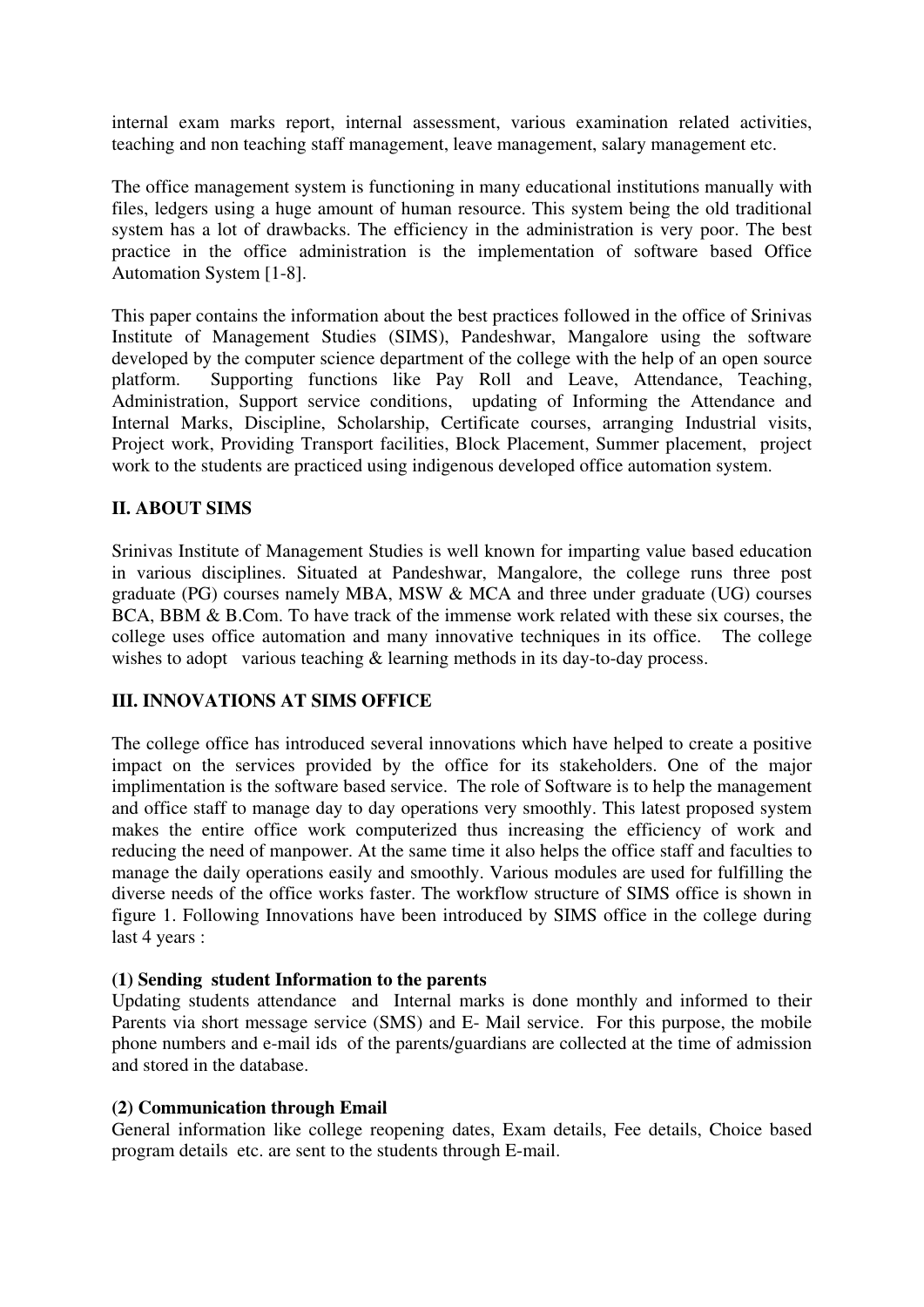## **(3) Easy Fee Transfer**

E-Banking system, the easy method of transferring the fees from students account to the college account is followed in the college. Outstation students can transfer their fees from their place to the college account through E-Banking System.



Fig. 1 : Workflow structure of SIMS office.

# **(4) Learning Environment**

All the office staff members are working in teams with mutual co-operation. This will help us for the success of the institution related with admission and examination.

#### **(5) Time Management**

The college provides in-time service to its stakeholders. The work in the office is finished within the stipulated time. Whatever services required to the students and faculty members are provided with in the specified time.

# **(6) Pay Roll Package**

Salary management software is used for calculating the salary of the staff members. It is called as Salary Pay pack of Staff Members which include details of salary, P.F., other deductions, leave etc., and generates individual pay-slip.

#### **(7) Service to the Stake Holders**

We are providing excellent services to the staff, students, parents, industries, NGO's etc.

**Staff :** Information and services related to salary, leave/attendance, teaching, administration, support services, valuation of examination papers etc. are provided.

**Students :-** Information and services related to admission, updating & informing the attendance and internal marks, discipline, scholarship, certificates & marks card etc. are provided etc of their ward.

**Industries :-** Services related to arranging industrial visits through office communication, project work, time management etc. are provided.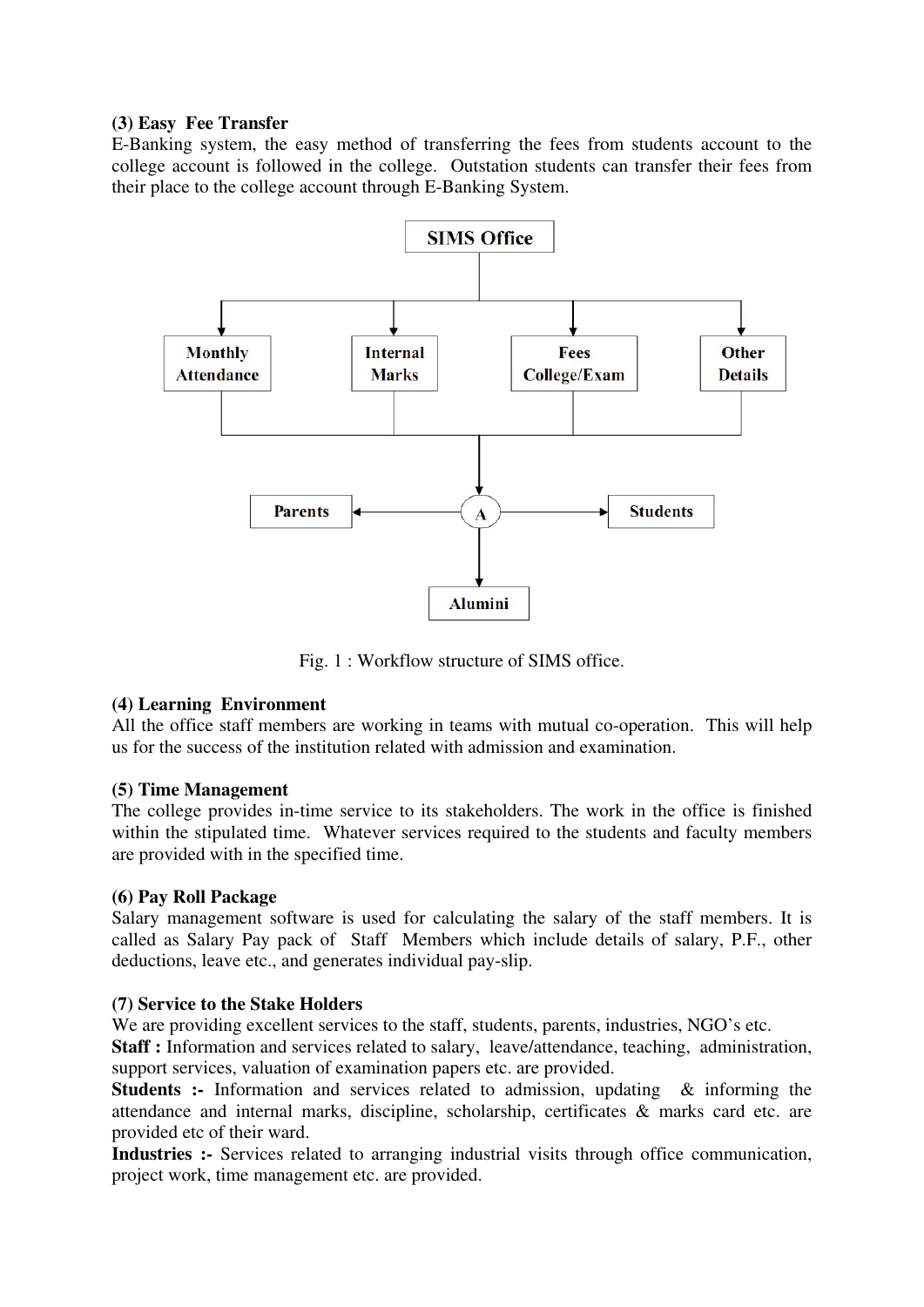## **(8) Promotion of Technology**

Staff bio-metric attendance, computer aided services, SMS services, Internet (Wi Fi) connections, networked printing etc. are available and used in the college office.

**(9) Development of Technologies**: SIMS, since at the time of its inception had MBA as the major PG course and the workload was very less. As the days went by and due to the addition of PG and UG courses the workload of SIMS increased enormously. The college introduced 2 PG courses namely MSW and MCA and 3 UG courses, BCA, BBM & B.Com. under its banner. Accordingly an online system was introduced to cater and lessen the huge workload of office staff related with these courses. Now-a-days most of the work has been done through online technical, communications, and human relations skills etc. The figure 2 depicts the year-wise increase of student strength at SIMS.



Fig. 2 : Year-wise increase of student strength at SIMS.

# **(10) Online Support to Stake Holders through college Website**

Updating and monitoring information in the college website to the parents, students, industries, alumni, & publics when required.

# **(11) Image and Visibility of the College**

Printing college magazine, news-letter, articles in e-magazine, college journals & reports, and by providing better services to the students, and maintaining good relation with Alumni.

#### **(12) Innovative of office Activities**

SIMS office is maintains a work system both through Online and off line. For the easy access of the required data related with heavy workload it was desired to have an online office system along with the offline system prevailing in the college. Learning the two different ways to change the office status from online to offline allows us to determine the best method of our needs. The quick setup uses custom method which lets us to determine storage of offline data. Sending of online informations regarding admission details, examination, internal marks, practicals, salary details of staff members etc. to the higher officials of other institutions is done through online. Along with this offline is also prevailing and used for manual work like inward and outward communications, appointments etc. this has made the work distribution easy and accessible to each staff. This has lessened the paper work and maintaining separate files for each task. Working offline lets us to simplify our needs.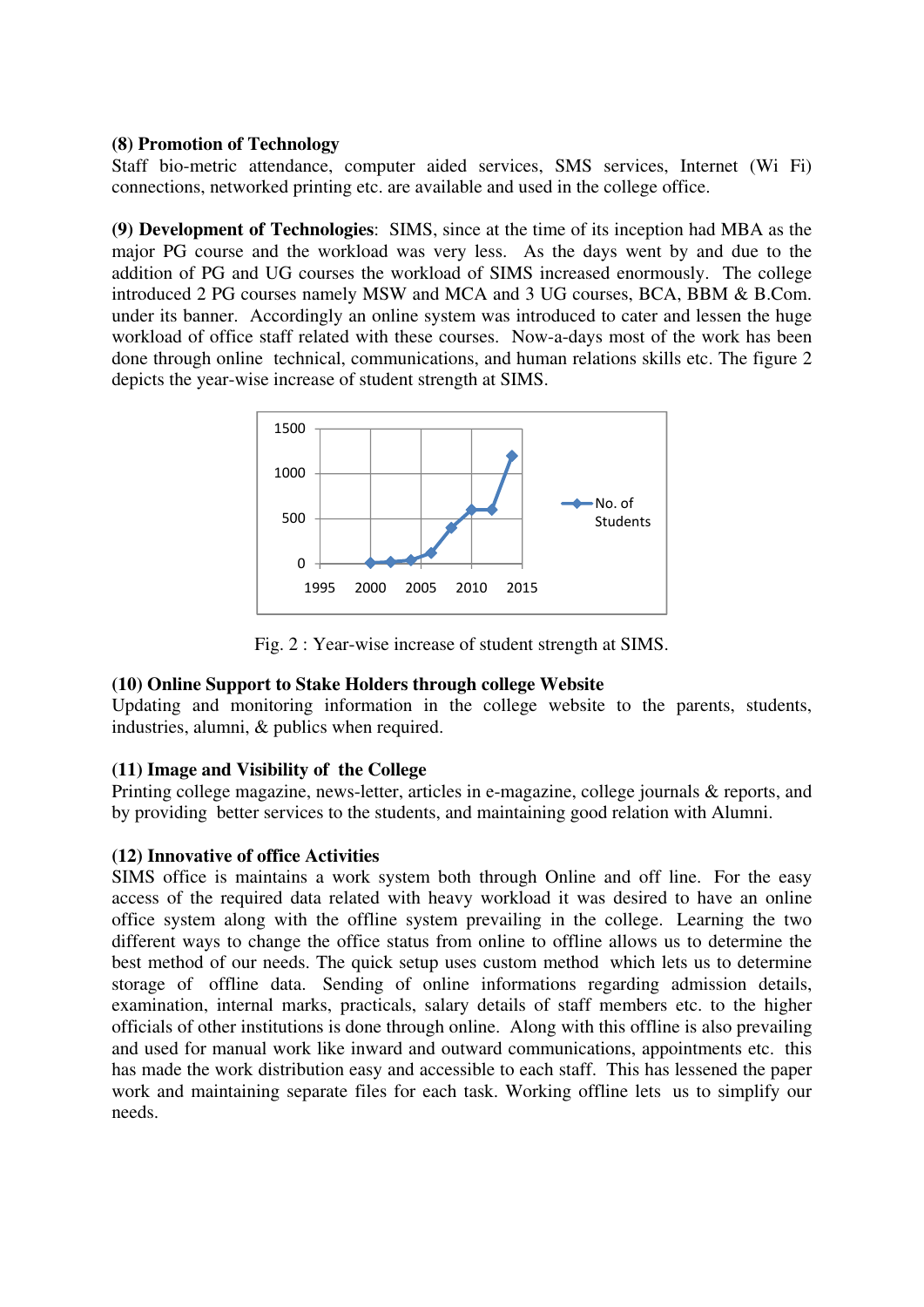

Fig. 3 : The activities of the office including online and offline works.

# **(13) Ac ccountabili ity**

Obligation to fulfill the work expected from time to time, authenticity in data communicated to various stakeholders e.g ; Target, Planning etc.

# **(14) Ele ectricity sa avings throu ugh LED m monitors**

All the computers used in college office have LED monitors and are networked. This saves electricity as well as health hazard as in case of CRT based monitors.

# **IV. INDIGENOUSLY DEVELOPED OFFICE AUTOMATION SOFTWARE**

With the direction and requirement planning by office administrators, the college (students  $\&$ faculty) has developed an indigenous office management system software which has facilities like scanning marks cards of the students for admission purpose, keeping track on exam applications, subject-wise internal marks and online submission to the university etc. This is reduces the manual work and all documents are maintained as soft copy in the database of the system. The office automation system has the following modules with the input and output d details :

# **(a) LOGIN MODULE**

Users can use some of the features of the application only after logging in to the system. For this the user has to fill in the user name and password. On logging in, the page is redirected to the mai n page.

# • Login

| User Type (for staff/ |  |
|-----------------------|--|
| Faculty / principal)  |  |
| User Name             |  |
| Password              |  |

# (b) COMMON USER MODULE

This module can be used by anyone without logging into the system. It include various information about the institution including courses, facilities, admission requirements, contact details, student attendance & mark details study materials, notifications etc..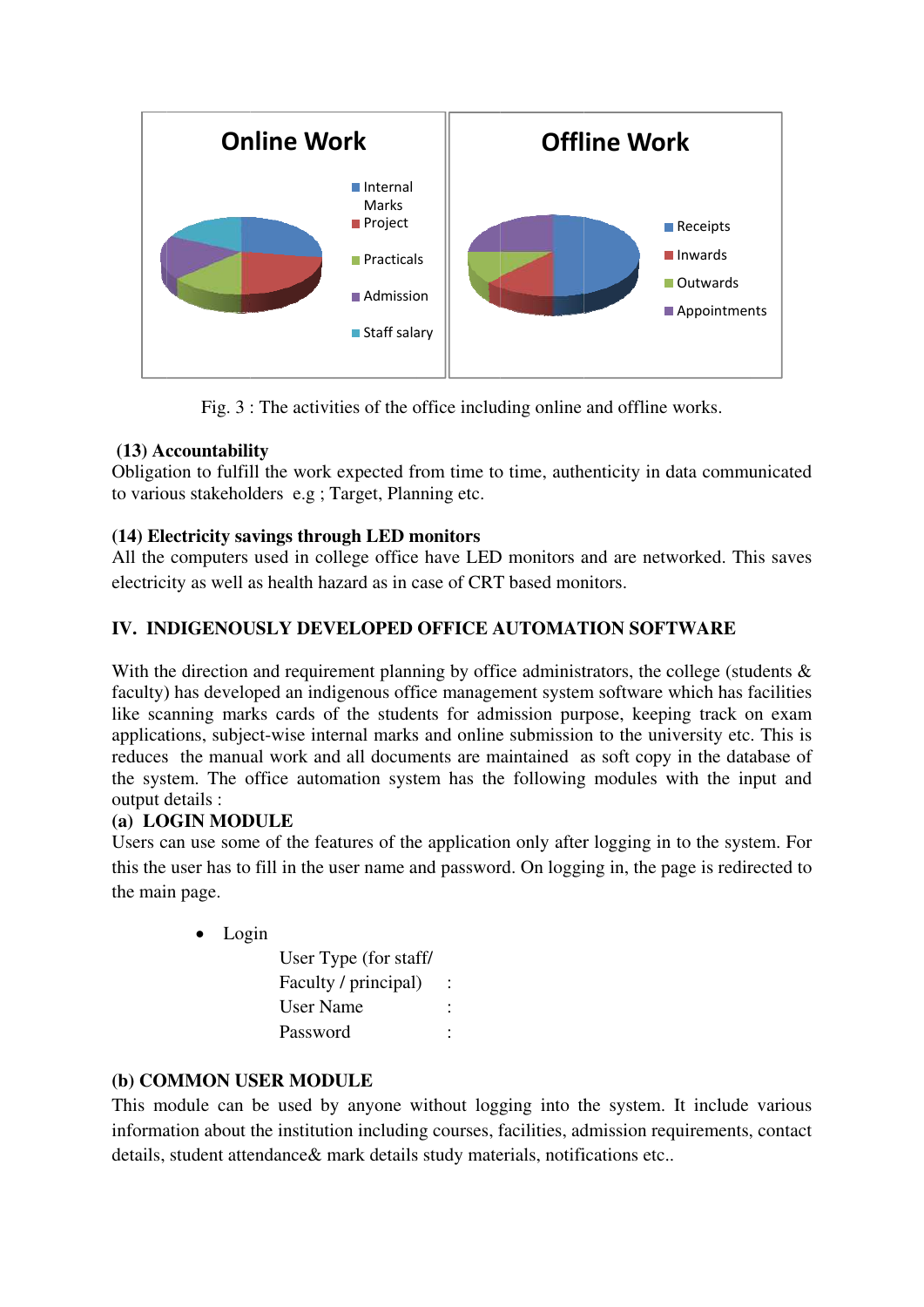• Faculty sign up

First Name : Last Name : Gender : the set of the set of the set of the set of the set of the set of the set of the set of the set of the set of the set of the set of the set of the set of the set of the set of the set of the set of the set of the Department : Qualification : Additional Qualification : Permanent Address : Current Address : Date of Birth : E-mail ID : User Name : Password : Confirm Password : Mobile. No : Mobile. No (alternate) :

- Office Staff sign up
	- First Name : Last Name : Gender : Department : Qualification : Additional Qualification : Permanent Address : Current Address : Date of Birth : E-mail ID : User Name : Password : Confirm Password : Mobile. No : Mobile. No (alternate) :
- Home
- Overview
	- o About College
	- o Our Founder
	- o Our Principal
	- o Our Mission
	- o Our Vision
- Admission
	- o Admission Requirements
	- $\circ$  Fee structure  $\&$  Fee Rules
- Departments
	- o BCA Department
	- o BBM Department
	- o B.COM Department
	- o MCA Department
	- o MBA Department
	- o MSW Department
- Administration
	- o Principal's Desk
	- o Rules & Regulations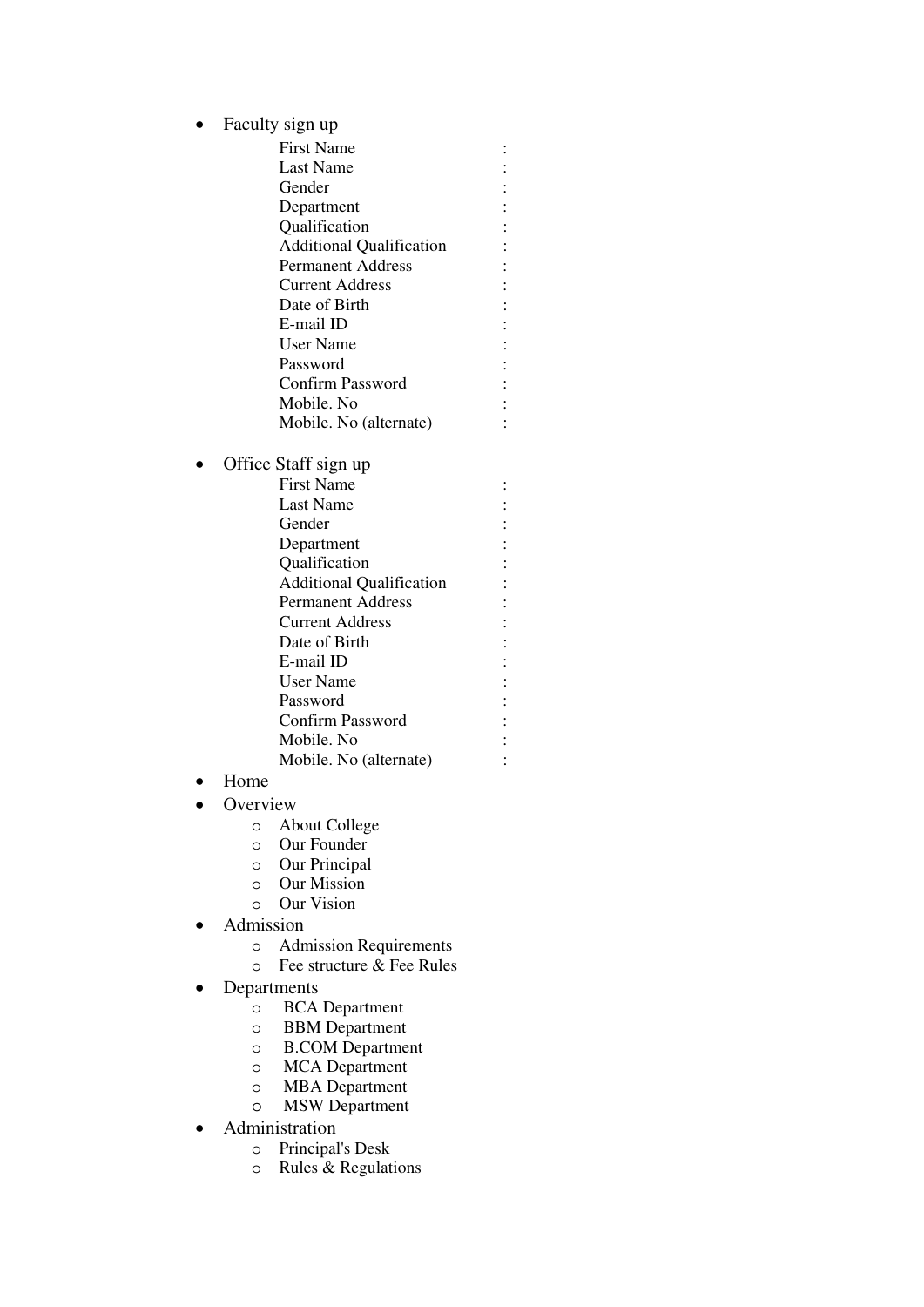- Facilities
	- o Hostels
	- o Library
	- o Labs
	- o Seminar Hall & Canteen
	- o Transportation
	- o Class Rooms and Tutorial Rooms
- Placement Cell
	- o Activities
	- o Placement Details
	- o New Recruitment
- Achievement
	- o Rank Holders
- Gallery
- Contact Us
	- o Contact Info
	- o Location Map
- Students Corner
	- o University Exams
	- o College Holidays
	- o Special Events
	- o Exam Results
	- o Attendance Details
		- This is used get the attendance details of student.

| Register No |  |
|-------------|--|
| Department  |  |
| Semester    |  |
|             |  |

- Month :
- o Internal Exam Marks
	- This is used get the mark details of student.

| Enter Register No |  |
|-------------------|--|
| Department        |  |
| Semester          |  |

- Select Exam Name:
- o CE Mark

This is used get the CE mark details of student.

- Enter Register No : Department :
- Semester :
- o Downloads
- o Study Materials
- Notification

# **(c) ADMIN MODULE**

This module consists of various activities like

- Home
	- o User Authorization
	- o Department Creation
		- Department Name :
	- o Semester Creation
		- Department Name : Semester Name :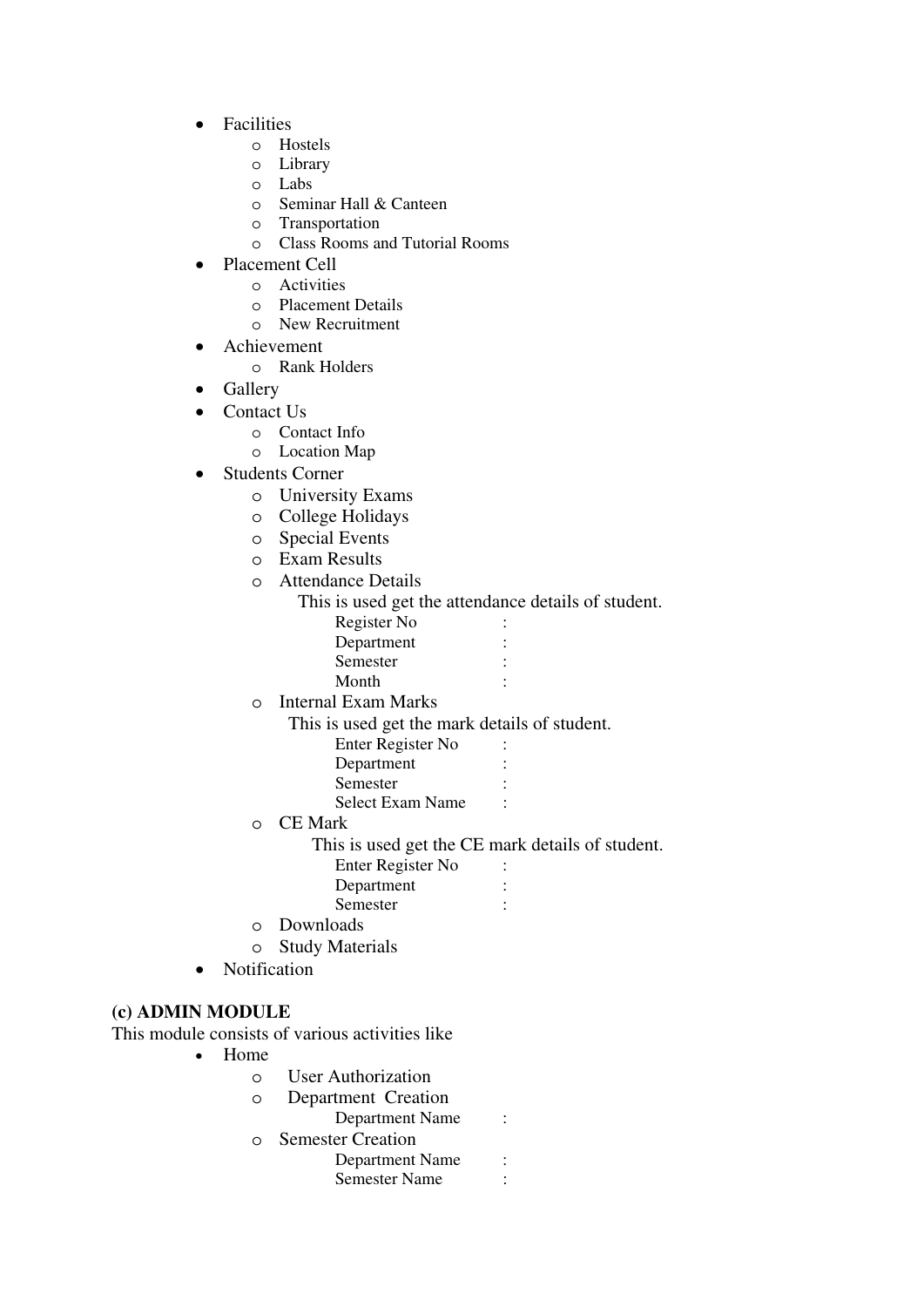o Month Creation

| Month                                 |  |
|---------------------------------------|--|
| <b>Batch Creation</b><br>O            |  |
| Department Name                       |  |
| Batch                                 |  |
| <b>Qualification Creation</b><br>O    |  |
| Qualification                         |  |
| Manage                                |  |
| <b>Placement Details</b><br>$\circ$   |  |
| <b>Student Name</b>                   |  |
| Department                            |  |
| Company                               |  |
| Year                                  |  |
| <b>Placement Programs</b><br>$\circ$  |  |
| Recruiter                             |  |
| Departments                           |  |
| Date                                  |  |
| Eligibility                           |  |
| <b>Interview Location</b>             |  |
| <b>Manage Contents</b>                |  |
| <b>Upload Photos</b><br>$\circ$       |  |
| Title                                 |  |
| File Name                             |  |
| <b>Notifications</b><br>O             |  |
| Manage Users (Delete)                 |  |
| <b>Staffs</b><br>$\circ$              |  |
| Faculty<br>O                          |  |
| Add/Edit subjects & Marks             |  |
| Subjects<br>$\circ$                   |  |
| Department                            |  |
| Semester                              |  |
| <b>Subject Name</b>                   |  |
| Max Mark                              |  |
| Subject Code                          |  |
| Settings                              |  |
| <b>Reset Admin Details</b><br>$\circ$ |  |
| <b>User Name</b>                      |  |
| E-Mail Id                             |  |
| Old Password<br>New Password          |  |
| <b>Confirm Password</b>               |  |
| College Holidays                      |  |
| Reason                                |  |
| Department                            |  |
| Date From                             |  |
| Date To                               |  |
| <b>University Exams</b>               |  |
| Exam Name                             |  |
| Department                            |  |
| Date From                             |  |
| Date To                               |  |
| <b>Special Events</b>                 |  |
|                                       |  |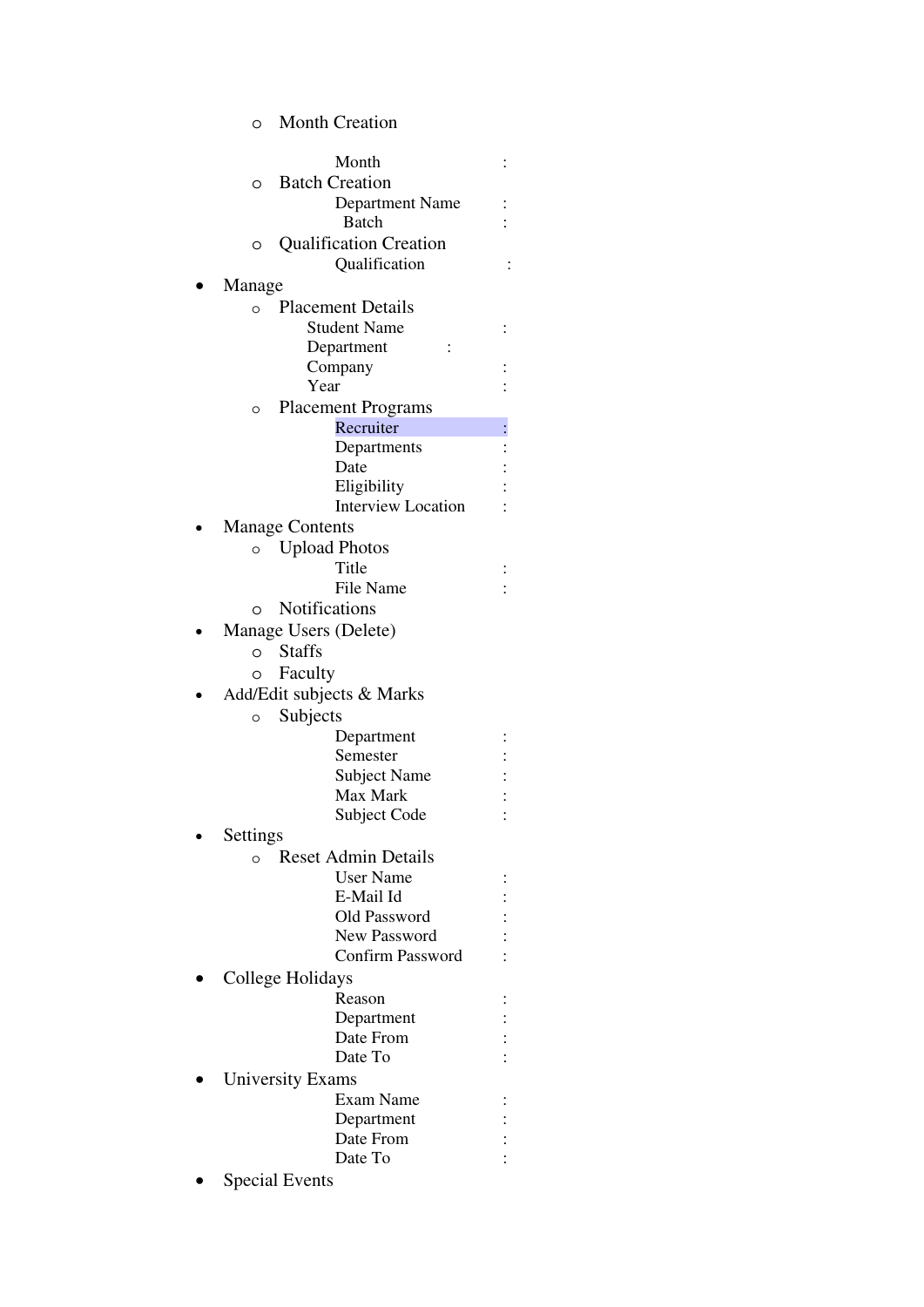|                       | Event       |  |
|-----------------------|-------------|--|
|                       | Department  |  |
|                       | Date        |  |
|                       | Organizer   |  |
| <b>Upload Forms</b>   |             |  |
|                       | Title       |  |
|                       | File Name   |  |
| <b>Fees Structure</b> |             |  |
|                       | Department  |  |
|                       | First Year  |  |
|                       | Second Year |  |
|                       | Third Year  |  |
| (d) STAFF MODULE      |             |  |
| ---                   |             |  |

This module consists of various activities like

- Academics
	- o Enter Attendance

Name Of The Student : Date Of Birth : Gender : Cast : Blood Group : Father's Name : Mother's Name : Guardian's Name: Place of Birth Permanent postal address: Current postal address : Pin Code : Telephone Number : Parent's Mobile No : Parent's Email ID : Student Mobile No : Student's Email ID : Examination : Name of the institute : Location : Pass year : Stream : Board/university : Percentage : Date of Admission : Register No : Department : Semester : Batch : o View Marks Course : Semester : Batch : Exam Name : o View Attendance Course : Semester :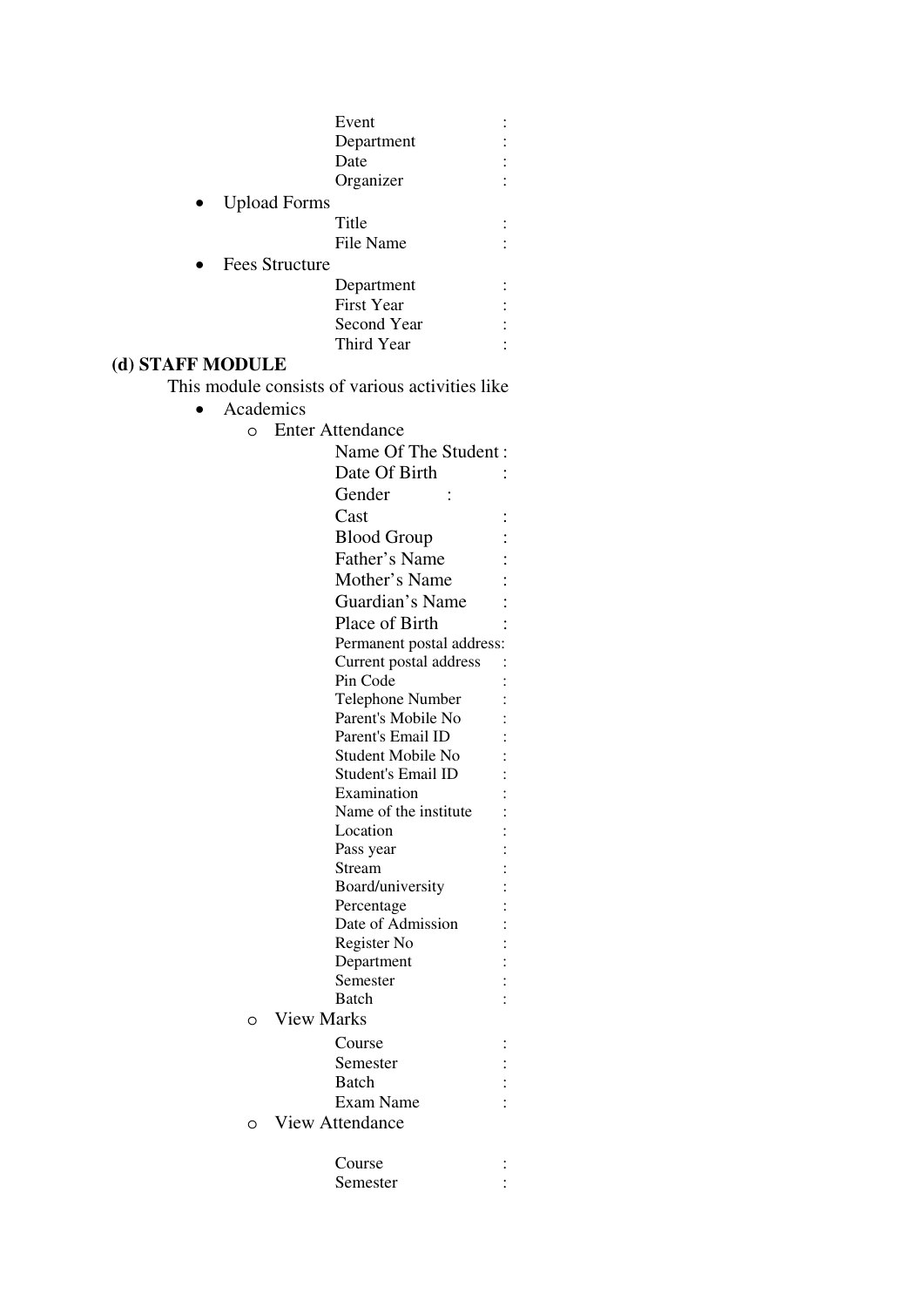|              | Batch                          |                     |
|--------------|--------------------------------|---------------------|
|              | Month                          |                     |
| O            | <b>View CE Mark</b>            |                     |
|              |                                |                     |
|              | Course                         |                     |
|              | Semester                       |                     |
|              | <b>Batch</b>                   |                     |
|              |                                |                     |
|              | Send Message                   |                     |
| O            | Attendance                     |                     |
|              | Course                         |                     |
|              | Semester                       |                     |
|              | <b>Batch</b>                   |                     |
|              | Month                          |                     |
|              | Subject                        |                     |
| O            | Mark                           |                     |
|              | Course                         |                     |
|              | Semester                       |                     |
|              | <b>Batch</b>                   | $\vdots$ : $\vdots$ |
|              | Exam                           |                     |
|              | Subject                        |                     |
| O            | Complaints                     |                     |
|              | Parents E-mail                 | $\vdots$            |
|              | Subject                        |                     |
|              | Message                        |                     |
| <b>TOOLS</b> |                                |                     |
|              |                                |                     |
| O            | Complaints                     |                     |
|              | Department                     |                     |
|              | From                           |                     |
|              | Subject                        |                     |
|              | Complaint                      |                     |
| O            | <b>Apply Leave</b>             |                     |
|              |                                |                     |
|              | Department                     |                     |
|              | From                           |                     |
|              | Date From                      |                     |
|              | Date To                        |                     |
| O            | Messages                       |                     |
| <b>FEES</b>  |                                |                     |
|              |                                |                     |
| O            | Exam Fee                       |                     |
|              | Register No                    |                     |
|              | Name Of the student            |                     |
|              | Course                         |                     |
|              | Semester                       |                     |
|              | Amount                         |                     |
|              | Date                           |                     |
| O            | Mess Fee(Enter/update/display) |                     |
|              | Course                         |                     |
|              | Semester                       |                     |
|              | Batch                          |                     |
|              | Month                          |                     |
|              |                                |                     |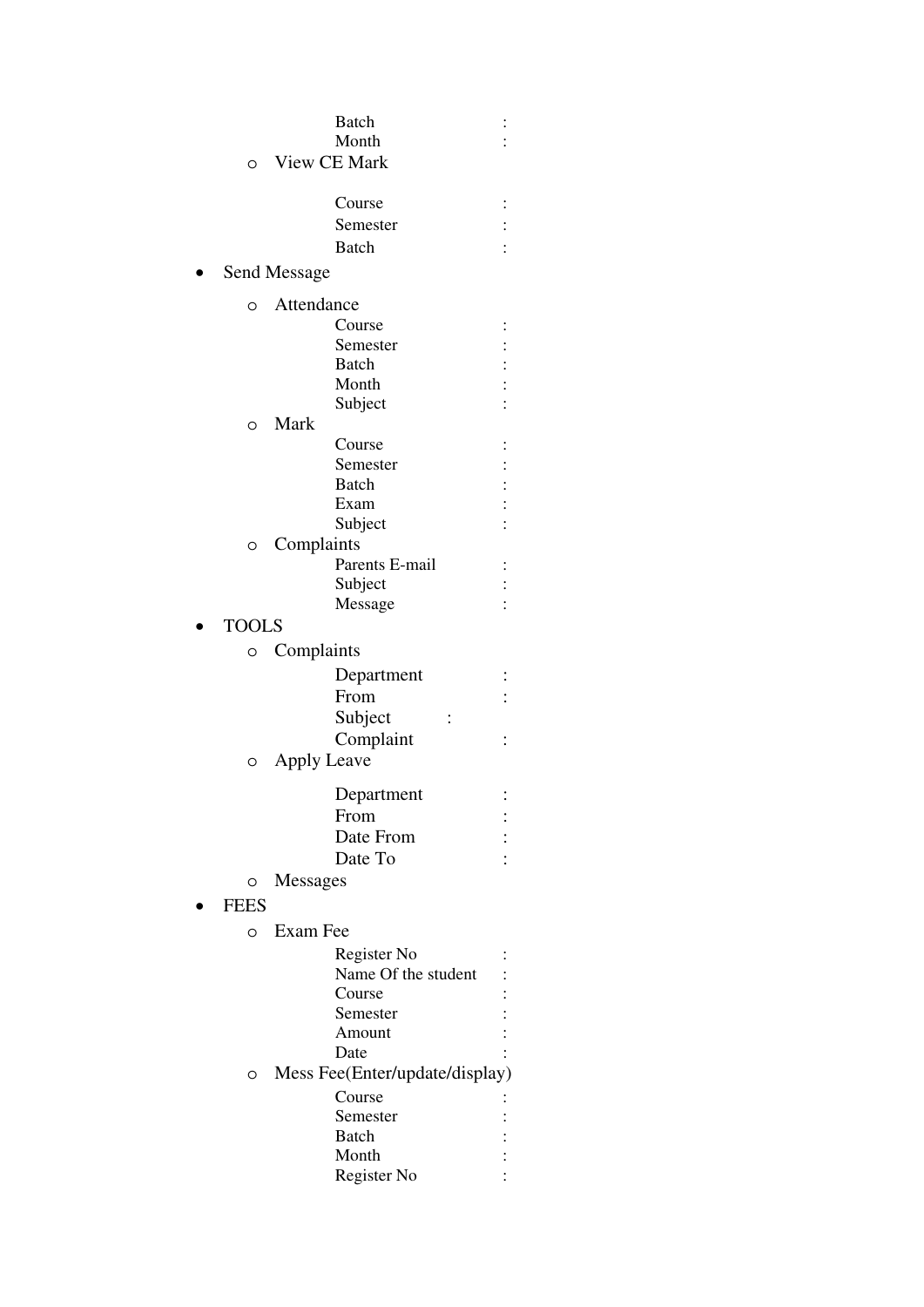|                |                       | Name of the student              |  |
|----------------|-----------------------|----------------------------------|--|
|                |                       | Actual amount                    |  |
|                |                       | Amount paid                      |  |
|                |                       | Date                             |  |
| O              | Id Card Fee           |                                  |  |
|                |                       | Register No                      |  |
|                |                       | Name Of the student              |  |
|                |                       | Course                           |  |
|                |                       | Semester                         |  |
|                |                       | Amount                           |  |
|                |                       | Date                             |  |
| O              | Library Fee           |                                  |  |
|                |                       | Register No                      |  |
|                |                       | Name Of the student              |  |
|                |                       | Course                           |  |
|                |                       | Semester                         |  |
|                |                       | Amount                           |  |
|                |                       | Date                             |  |
| $\circ$        | Fine Fee              |                                  |  |
|                |                       | Register No                      |  |
|                |                       | Name Of the student              |  |
|                |                       | Course                           |  |
|                |                       | Semester                         |  |
|                |                       | Reason                           |  |
|                |                       | Amount                           |  |
|                |                       | Date                             |  |
| <b>INFO</b>    |                       |                                  |  |
|                | o Student Detail      |                                  |  |
| O              | <b>Class Detail</b>   |                                  |  |
| O              | <b>Faculty Detail</b> |                                  |  |
| <b>ACCOUNT</b> |                       |                                  |  |
|                |                       |                                  |  |
| O              |                       | <b>Reset Password</b>            |  |
|                |                       | <b>Old Password</b>              |  |
|                |                       | <b>New Password</b>              |  |
|                |                       | <b>Confirm Password</b>          |  |
| O              | <b>Edit Profile</b>   |                                  |  |
|                |                       | <b>First Name</b>                |  |
|                |                       | <b>Last Name</b>                 |  |
|                |                       | Department                       |  |
|                |                       | Qualification                    |  |
|                |                       | <b>Additional Qualification:</b> |  |
|                |                       | <b>Permanent Address</b>         |  |
|                |                       | <b>Current Address</b>           |  |
|                |                       | Date of Birth                    |  |
|                |                       | E-mail ID                        |  |
|                |                       | <b>User Name</b>                 |  |
|                |                       | Password                         |  |
|                |                       | <b>Confirm Password</b>          |  |
|                |                       | Mobile. No                       |  |
|                |                       | Mobile. No (alternate):          |  |
| O              | Logout                |                                  |  |
|                |                       |                                  |  |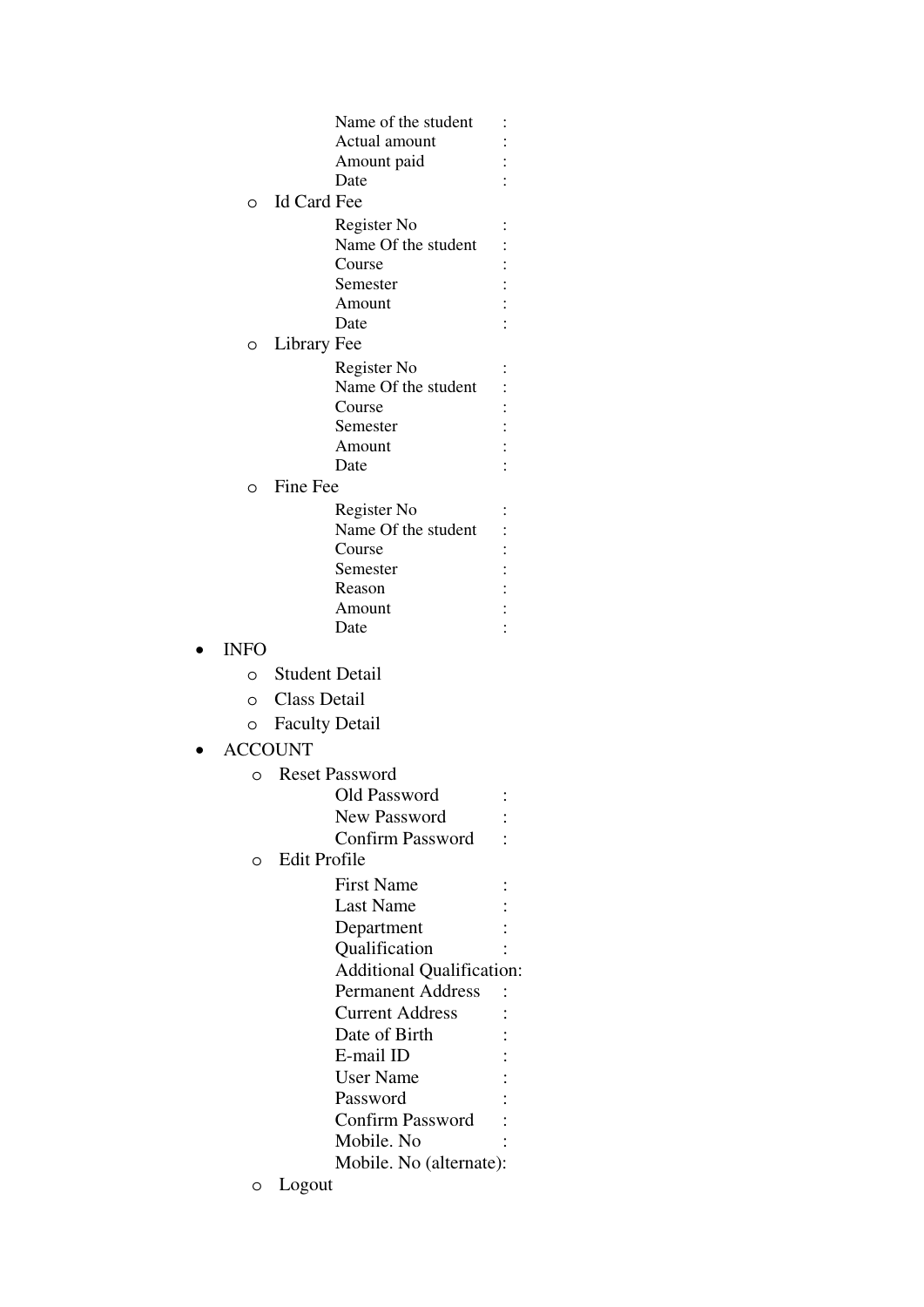# **(e) FACULTY MODULE**

| <b>ACCADAMICS</b> |                         |  |  |
|-------------------|-------------------------|--|--|
| O                 | <b>Enter Attendance</b> |  |  |
|                   | Department              |  |  |
|                   | Semester                |  |  |
|                   | <b>Batch</b>            |  |  |
|                   | Month                   |  |  |
|                   | Total class             |  |  |
|                   | <b>Attended Class</b>   |  |  |
| O                 | <b>Enter Marks</b>      |  |  |
|                   | Department              |  |  |
|                   | Semester                |  |  |
|                   | Batch                   |  |  |
|                   | Month                   |  |  |
|                   | <b>Total Mark</b>       |  |  |
|                   | <b>Obtained Mark</b>    |  |  |
| O                 | <b>Enter CE Marks</b>   |  |  |
|                   | Department              |  |  |
|                   | Semester                |  |  |
|                   | <b>Batch</b>            |  |  |
|                   | Month                   |  |  |
|                   | <b>Total Mark</b>       |  |  |
|                   | <b>Obtained Mark</b>    |  |  |
| O                 | Upload study material   |  |  |
|                   | Department              |  |  |
|                   | Semester                |  |  |
|                   | Subject                 |  |  |
|                   | Title                   |  |  |
|                   | File                    |  |  |
| <b>TOOLS</b>      |                         |  |  |
| O                 | Complaints              |  |  |
|                   | Department              |  |  |
|                   | From                    |  |  |
|                   | Subject                 |  |  |
|                   |                         |  |  |
|                   | Complaint               |  |  |
| O                 | <b>Apply Leave</b>      |  |  |
|                   | Department              |  |  |
|                   | From                    |  |  |
|                   | Date From               |  |  |
|                   | Date To                 |  |  |
|                   | Messages                |  |  |
| <b>ACCOUNT</b>    |                         |  |  |
| O                 | <b>Reset Password</b>   |  |  |
|                   | Old Password            |  |  |
|                   | <b>New Password</b>     |  |  |
|                   | <b>Confirm Password</b> |  |  |
|                   |                         |  |  |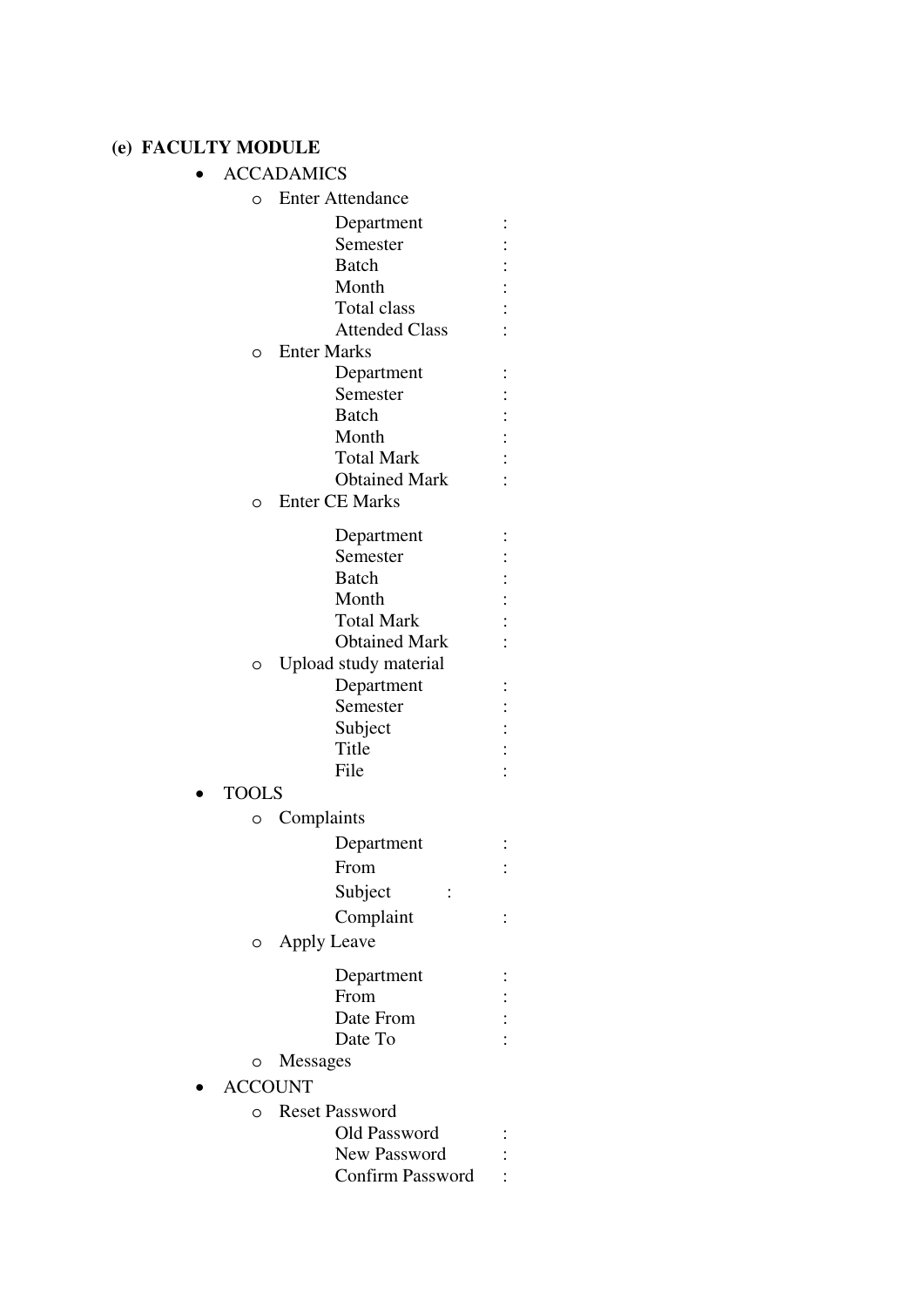o Edit Profile

| <b>First Name</b>                |  |
|----------------------------------|--|
| Last Name                        |  |
| Department                       |  |
| Qualification                    |  |
| <b>Additional Qualification:</b> |  |
| <b>Permanent Address</b>         |  |
| <b>Current Address</b>           |  |
| Date Of Birth                    |  |
| E-mail ID                        |  |
| User Name                        |  |
| Password                         |  |
| <b>Confirm Password</b>          |  |
| Mobile. No                       |  |
| Mobile. No (alternate):          |  |

o Logout

## **(f) PRINCIPAL MODULE**

- HOME
	- o Text Message
		- Message :
	- o Leave Request
	- o Complaints
- VIEW DETAILS
	- o Staff
	- o Faculties
- **SETTINGS** 
	- o Reset Principal Details

Old Password : New Password : Confirm Password :

o Logout

The block diagram of Office Management System is shown in figure 4. The college has its own website : www.srinivasgroup.com, The office notices displayed in the college notice boards & circulars sent to the classes are displayed in the college intranet and college website. The college also display information related to examination, assignment, results of university examination in the college website.

# **V. CONCLUSION**

The use of the above innovative methods have reduced the manual interference in all the administrative activities. The automated systems provide immediate solutions to the user requirements. The usage and wastage of papers are reduced. The various stake holders can get the up to date information using the automated system. The security system is more effective with the implementation of CCTV camera and Use of LED monitors in the computer lab have reduced the excess consumption of electricity. Further the Office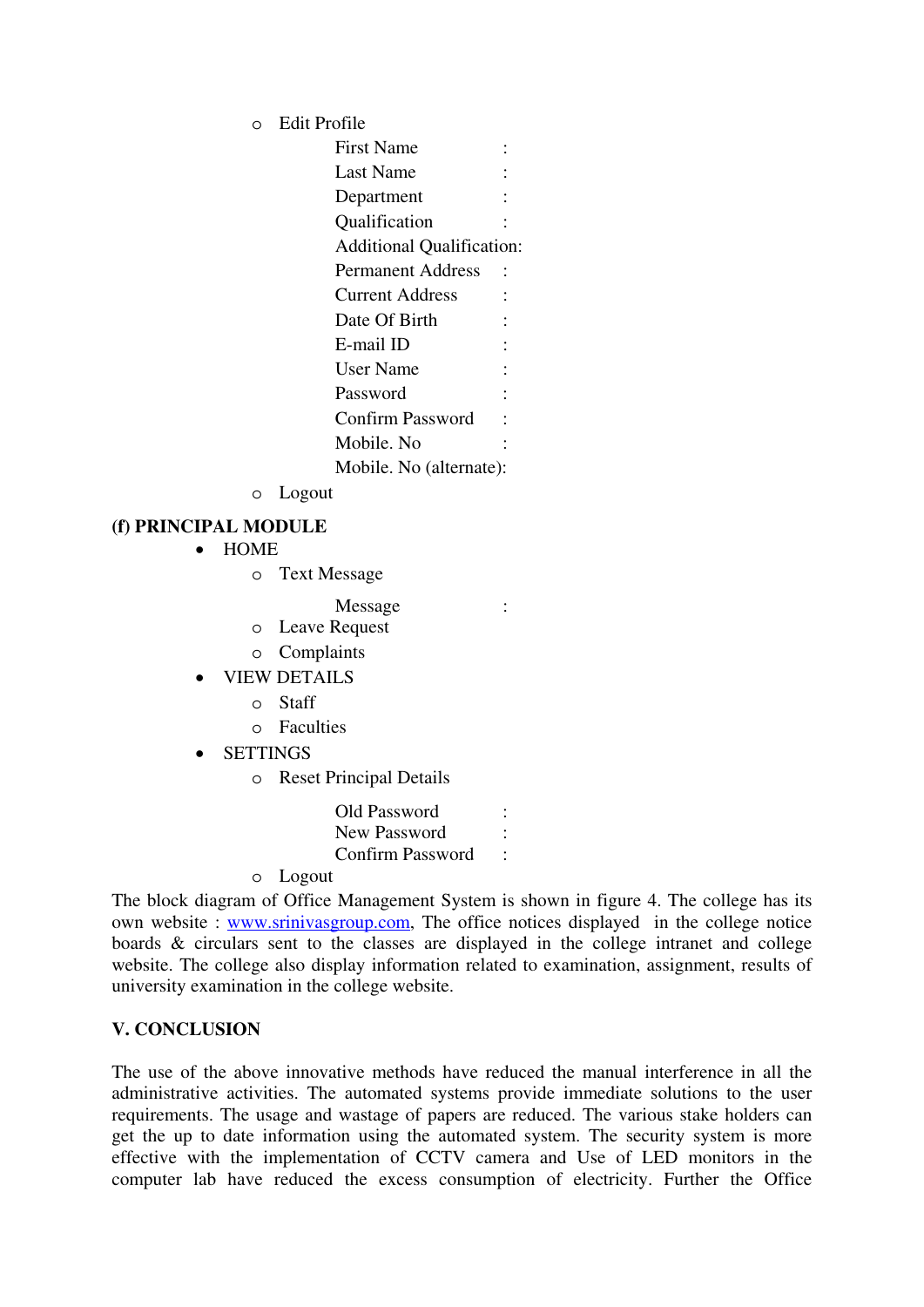Management System is getting upgraded in using the cloud computing and cloud storage system.



Figure 4: The diagrammatic representation of Office Management System.

#### **REFERENCES**

[1] Alavi, M. and Leidner, D.E. "Review: knowledge management and knowledge management systems: conceptual foundations and research issues", MIS Quarterly, Vol. 25 No. 1, pp. 107-36, 2001.

[2] Basadur.M. "The power of innovation, How to make innovation a way of life", Pitman Publishing, London, 1995.

[3] Davila, Tony; Marc J. Epstein and Robert Shelton. "Making Innovation Work: How to Manage It, Measure It, and Profit from It", Upper Saddle River: Wharton School Publishing., 2006.

[4] Estrin, J. Closing the innovation gap, Reigniting the spark of creativity in a global economy, 2009.

[5] Gassman, O. "Opening up the innovation process: towards an agenda", Research Policy, 2006.

[6] Gopalakrishnan, S. & Damanpour, F. "A Review of Innovation Research in Economics, Sociology and Technology Management", Omega, International Journal of Management Science, vol. 25, no. 1, pp. 15-28, 1997.

[7] Luecke, Richard. Ralph Katz, "Managing Creativity and Innovation", Boston, MA: Harvard Business School Press, 2003.